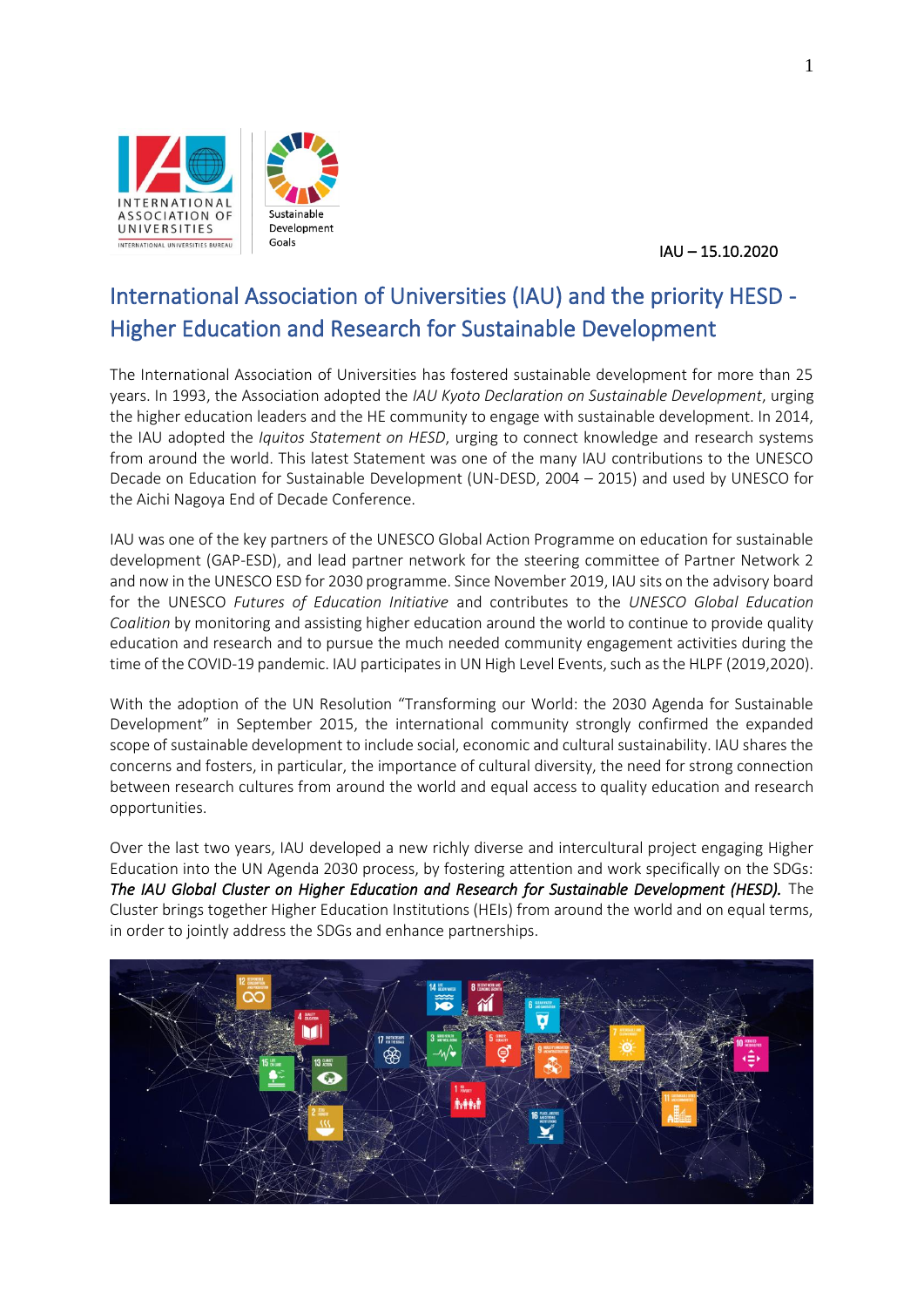#### The IAU Global Cluster on HESD

The Cluster consists of 16 lead universities, each engaging more specifically on one of the SDGs, while connecting to the other SDGs as well. IAU leads the work on SDG 17 by fostering global HE partnerships. The lead universities, from all world regions, collaborate with 2 to 8 'satellite' institutions, engage with a particular SDG and initiate concrete projects, also across all goals. Furthermore, the Cluster promotes the role and potential that HEIs globally have in order to achieve the SDGs and Agenda 2030. Universities engage with the SDGs in multiple ways, through teaching, research, leadership, and campus operations. The Cluster facilitates collaboration and a whole institution approach to the SDGs.

Within the overarching goal of "Accelerating the implementation of the 2030 Agenda for Sustainable Development" (UN SDG Summit 2019), the Cluster has two concrete objectives:

First, to serve as a resource and networking hub both for institutions already engaged in SD and moving more strongly to help address the SDGs locally and seeking innovative partnerships around the world, and for those starting to engage with the SDGs at their institutions. They turn to the Cluster for collaboration and guidance on best practices to advance on the SDGs in local, national and international contexts.

Second, the IAU Global Cluster serves as a global voice for higher education and sustainable development. IAU advocates for HESD at the UN, in particular at the High-Level-Political Forum, at IAU global Conferences, at Member workshops and other initiatives developed at the local and the regional level.

### Current Activities

Since the IAU international Cluster workshop hosted at UNESCO in 2019, thanks in part to support received through the UNESCO Participation Programme (2018-19), the IAU Global Cluster on HESD and its Subclusters have been very active and developed joint projects in teaching, research, publications, events and more. The IAU HESD communication channels, mainly the IAU main website, the IAU Global HESD Portal, Twitter account and Blog have gained increased attention within but also beyond the Higher Education sector. IAU Cluster Member co-organize or are guest speakers in the **IAU Webinar** Series, with three webinars planned in fall 2020 on Sustainable Development.

IAU takes part in the UN High Level Political Forum debates. In July 2019, IAU brought 18 Cluster lead representatives to the HLPF 2019 in New York and advocated strongly and successfully for better recognition of the role of HE in the UN 2030 Agenda implementation processes. The participation in the UN Forum reinforced the visibility of the IAU Global HESD Cluster and reaffirmed the position of higher education as a key stakeholder to reach the goals set in the UN Agenda 2030. At the IAU 2019 International Conference in Mexico, the Cluster work was presented, and the UN and UNESCO work highlighted. At the virtual HLPF 2020, IAU co-organized five official events with its Members and partners and stressed the important role of Higher Education for the SDGs. More information on IAU at the HLPF 2020 can be found here[: https://iau-aiu.net/HESD?onglet=3](https://iau-aiu.net/HESD?onglet=3)

In the context of the COVID-19 pandemic, the IAU Global Cluster activities are continued thanks to a swift move to online debates and collaboration. The Cluster Leads joined in a Global Cluster Leads' Call in late March 2020 to discuss projects, challenges and opportunities to reaffirm the importance of the SDGs and SD in its full definition, especially in the current context. The Cluster reports regularly on its activities, and cooperation projects within or between Subclusters take place. Furthermore, the IAU developed a communication strategy for the project and resources for the Cluster members to use. A next Global Cluster Lead's Call is planned for November 2020. A Cluster workshop and in-person meeting facilitated by the UNESCO Participation Programme (2020-21) in spring 2020 is envisaged but will depend on developments of travel and health conditions.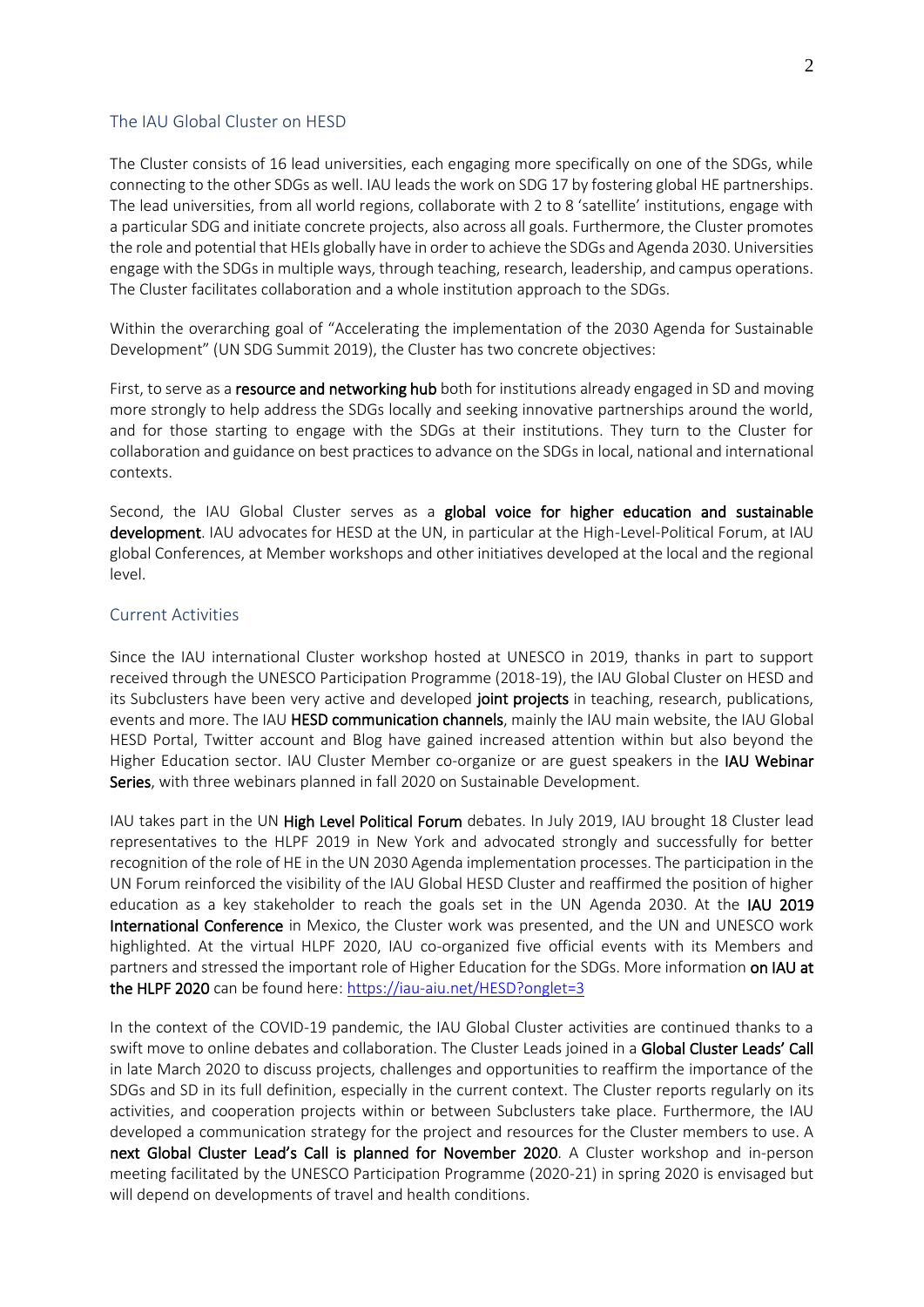## IAU Global HESD Cluster Lead Institutions

List with Satellites (universities in Subclusters) can be found here: <u>https://www.iau-</u> [hesd.net/en/contenu/4648-iau-global-cluster-hesd.html:](https://www.iau-hesd.net/en/contenu/4648-iau-global-cluster-hesd.html)

| <b>SDG</b>                                                    | <b>Lead University</b>                       | Country  |
|---------------------------------------------------------------|----------------------------------------------|----------|
| SDG 1: No Poverty                                             | Ghana University                             | Ghana    |
| SDG 2: Zero Hunger                                            | Antonio Nariño University                    | Colombia |
| SDG 3: Good Health and Well-Being                             | <b>UOC</b>                                   | Spain    |
| SDG 4: Quality Education                                      | York University                              | Canada   |
| <b>SDG 5: Gender Equality</b>                                 | University of Bologna                        | Italy    |
| SDG 6: Clean Water and Sanitation                             | University of Tehran                         | Iran     |
| <b>SDG 7:</b> Affordable and Clean Energy                     | Assam Don Bosco University                   | India    |
| SDG 8: Decent Work and Economic<br>Growth                     | Gothenburg University                        | Sweden   |
| SDG 9: Industry, Innovation and<br>Infrastructure             | Beirut Arab University                       | Lebanon  |
| SDG 10: Reduced Inequalities                                  | University of Tsukuba                        | Japan    |
| 11: Sustainable<br><b>SDG</b><br>Cities<br>and<br>Communities | Siam University                              | Thailand |
| SDG 12: Responsible Consumption<br>and Production             | University<br>of<br>Regina/Luther<br>College | Canada   |
| SDG 13: Climate Action                                        | University of the West Indies                | Jamaica  |